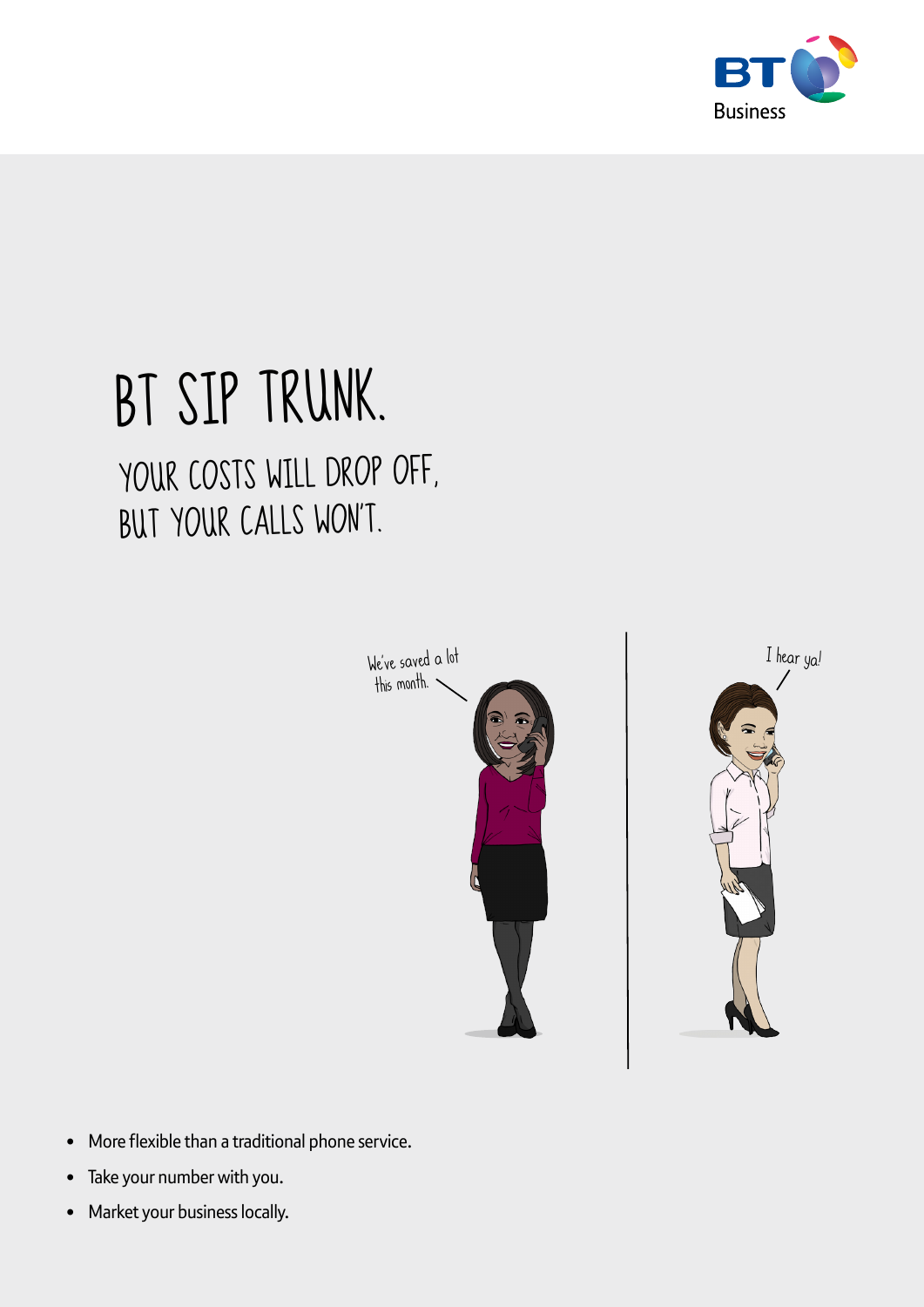### SIP – MAKING CALLS OVER YOUR IP CONNECTION AND MUCH MORE.

SIP (Session Initiation Protocol) is a technology that allows you to make calls over an IP connection, rather than a traditional phone network. This reduces costs and helps businesses maximise their network investment. So if you've invested in, or are considering investing in, a network, or fast internet access, SIP can help that investment go further.

You'll get more flexibility than with a traditional phone service, you can take your number with you if you move, or market your business locally around the country. You can also take advantage of more cost-effective and comprehensive disaster recovery options to help protect your business.

#### The business migration to SIP.

More and more companies are considering a switch to some form of SIP voice. The reasons for this are the obvious cost savings combined with the greater flexibility. In short, enabling businesses to do more for less.

- 50% of medium/ large businesses are using some form of IP calls.<sup>1</sup>
- 100% + growth in use of IP calls seen up to 2013?



### WHY BT STP TRUNK IS THE ONLY CHOTCE FOR BUSINESS.

We know you can't afford to miss calls. You need to make and receive calls every second of the day, otherwise it may affect your business and its reputation. This is where BT SIP Trunk delivers a key advantage.

Because BT SIP Trunk runs over BTnet, our market-leading dedicated internet access circuit, it only runs over the parts of the infrastructure controlled by BT.

You'll get the benefit of Quality of Service (QoS) that prioritises your voice data across your connection and the BT network, delivering quality calls. This all makes BT SIP Trunk fast, reliable and secure.

And with BT you'll get the best of both worlds saving on costs without compromising on call quality.





Find out more:

**Contact your BT account team**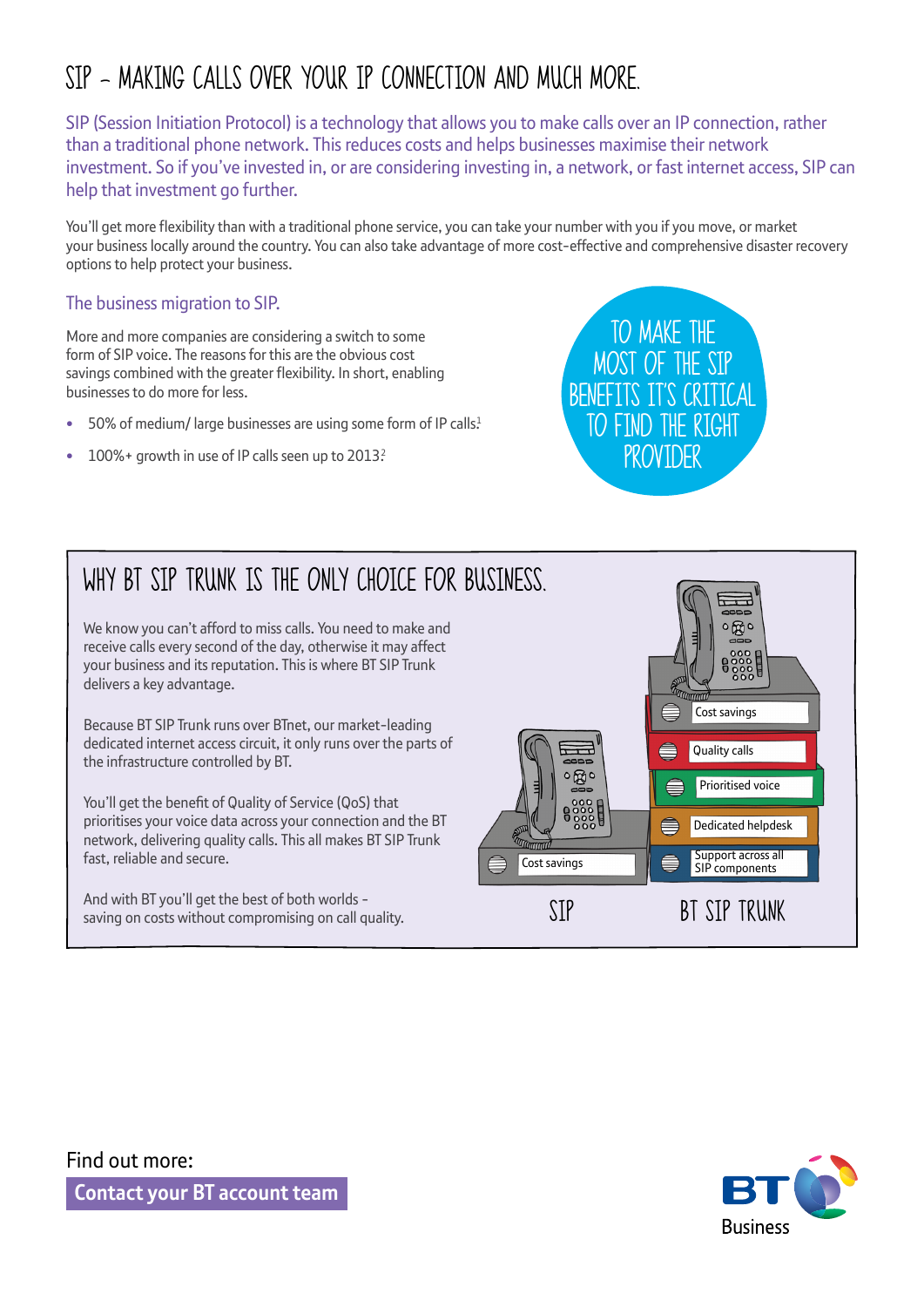### HOW WILL YOU BENEFIT?

#### Reduced call costs.

You get free on-net calls, a simple low-cost pricing structure and price-package options with no spend commitments. You also benefit from having just one price on all calls and line rental from as little as £8.95 per channel per month as well as 5,000 minutes to UK fixed line and International Direct Dial numbers and 500 minutes to UK mobiles<sup>3</sup>

#### Make the most of your existing network investment.

Using a data network for all your calls saves on the rental costs of running a separate traditional voice network. You'll have just one network which means it's simpler for your IT team to manage.

#### Reassurance that calls won't be missed.

The Quality of Service ensures your calls are given priority over other data. Even if the rest of your bandwidth is being used your voice calls will always be prioritised.



#### You can market your business nationally with local numbers.

You can promote yourself wherever you are. Local numbers can be used outside of local areas to help open up new business opportunities.

#### Make it easier for customers to contact you.

Number portability is simple and flexible with BT SIP Trunk, if you move premises you can keep the same business number. This helps your business keep operating effectively and makes business moves simpler.

### Find out more:

**Contact your BT account team**



#### Keep people connected.

BT SIP Trunk offers a number of business continuity options. For example, with BT SIP Trunk, you can redirect individual extension numbers to numbers of your choice. This offers much more robust resilience than on a traditional voice network. Also, with voice calls running over your data connection, your voice will also automatically run over any back-up or resilient BTnet that you have in place for disaster recovery. This can help save money on a separate and dedicated voice back-up option.

#### Extensively tested offering peace of mind.

BT SIP Trunk has been extensively tested and works seamlessly with BTnet and BT IP Communications Systems. A dedicated helpdesk provides support across all your SIP components, should you need it.



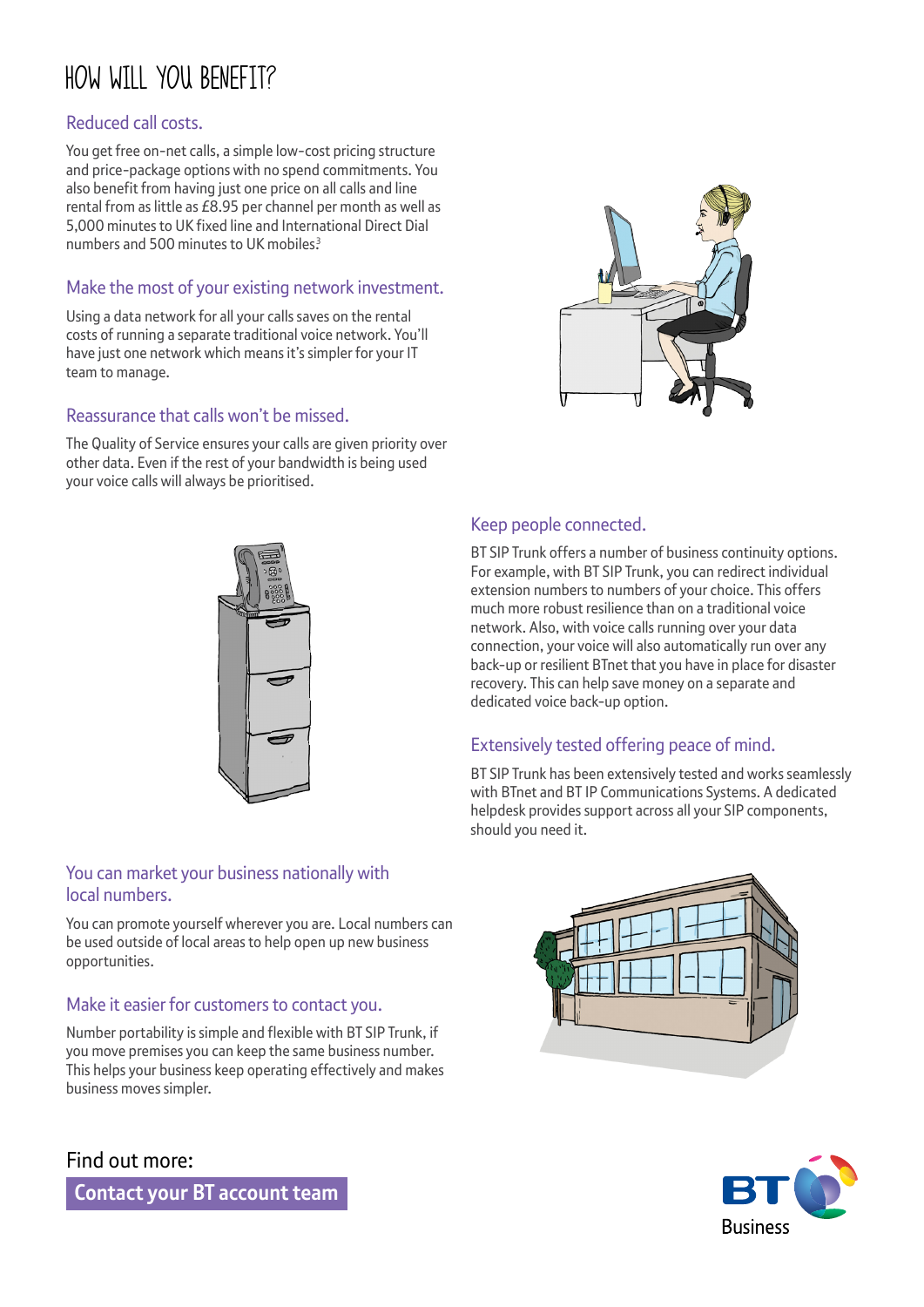### BTNET AND BT COMMUNICATIONS SYSTEMS – ADDING VALUE TO BT SIP TRUNK.

For BT SIP Trunk you'll need a BTnet connection and an IP Communications System (or a BT SIP Trunk Gateway). These can bring advantages to your business.

### BTNET – MARKET-LEADING INTERNET ACCESS.

You'll need a BTnet connection to support BT SIP Trunk, which comes with unique advantages for your business. It means you'll have your own dedicated internet access, so you won't be sharing it with other businesses, and that means it's faster and more reliable. Some of the features and benefits of BTnet are:



### AWARD WINNING BT IP COMMUNICATIONS SYSTEMS.

By installing BT SIP Trunk your business will save money on calls. These savings could be used to invest in a modern BT IP Communications System. Features from unified communications to audio conferencing, can help you improve productivity and control unnecessary costs.

Don't forget, if you are in contract with your current supplier or aren't ready to upgrade, you can still get the benefits of BT SIP Trunk with our BT SIP Trunk Gateway.

#### The best for business.

We work with the best technology providers in the world. We are the only UK business to achieve Avaya Platinum Partner status, we are a Premier Partner of Mitel, a Cisco Gold partner and a Cisco European partner of the year. Because we're not tied to one supplier, we can recommend the best system for your needs and budget.

Plus, you'll receive unrivalled support. We have 1,800 highly skilled engineers and 90% of faults are fixed by the end of the next working day, while over 65% are fixed remotely without the need for an engineer call-out.

#### Find out more:

**Contact your BT account team**

Running IP over MPLS? We can also support this, offering the reassurance that it will run over our network that's been rated as "outstanding". 4

Call your Account Manager to find out more.